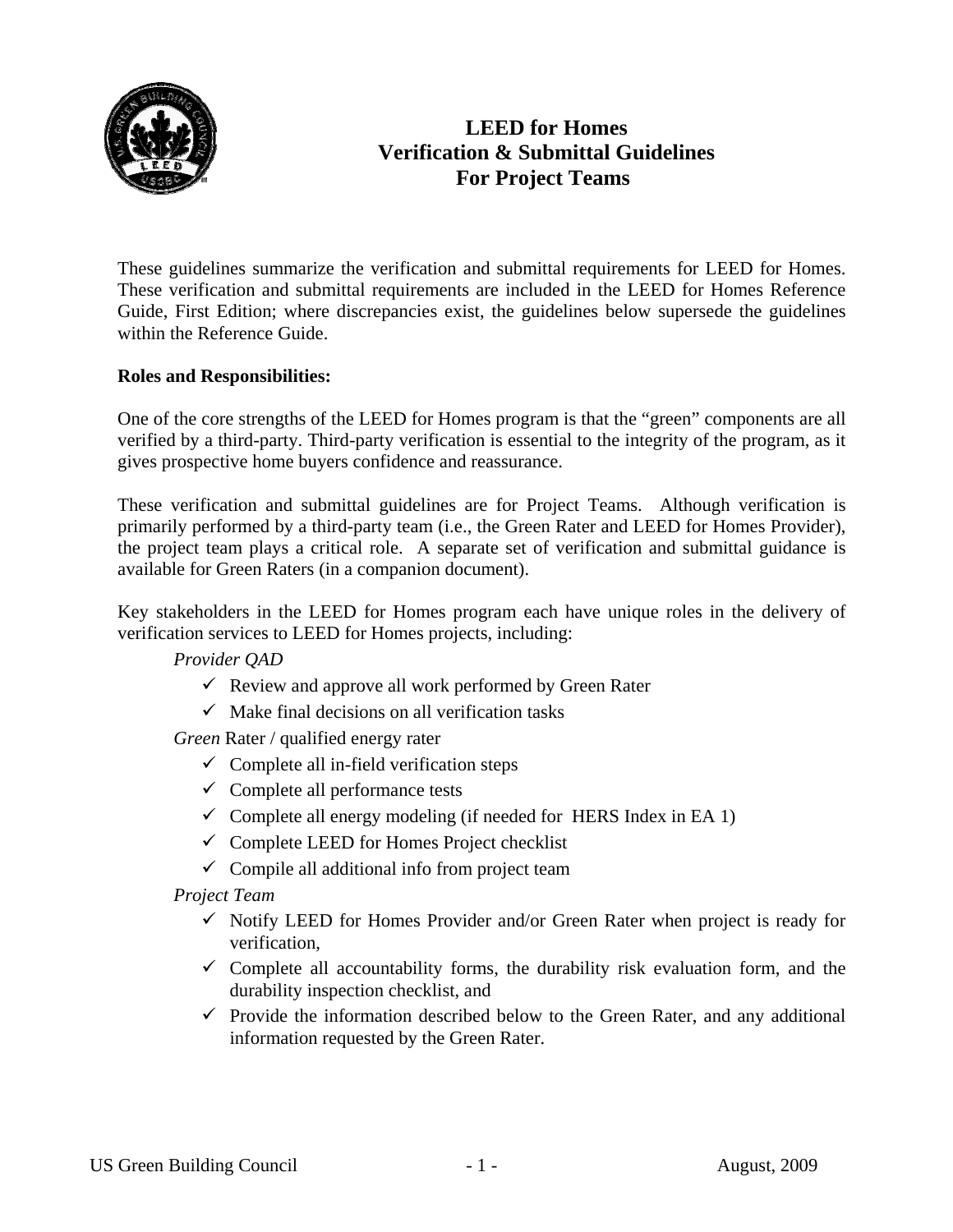### **Supporting Verification Materials**

Although some elements of a green home can be easily verified through simple observation, many of the specific LEED for Homes requirements are difficult to verify without additional information – product specifications, contractor calculations, etc.

The term "supporting verification materials" refers to the additional information that Green Raters may need in order to fully verify that the home has met the criteria for LEED certification.

Supporting verification materials are not formal submittals, and no outside consultant should be needed to assist with the compilation of these materials.

The materials described below describe what is typically required by the verification team. In some cases, these materials may not be required; in other cases, additional information may be requested, subject to the discretion of the verification team.

### **Accountability Forms**

There are various LEED for Homes requirements – especially those that include a significant design element or rely on professional expertise – that cannot be fully verified by a Green Rater through observation, even with supporting verification materials. For these measures, an Accountability Form is required.

An Accountability Form is signed by the responsible party (e.g. HVAC engineer, landscape professional, PV installer) to indicate that all elements of the prerequisite or credit have been met. Accountability Forms should be signed after installation or construction of the relevant measure.

Fewer than one-third of the prerequisites and credits in LEED for Homes require an Accountability Form, and they are all identified below.

## **Durability Risk Evaluation Form and Durability Inspection Checklist**

The project team is also responsible for completing and submitting the durability risk evaluation form and durability inspection checklist to the Green Rater before the final verification is completed.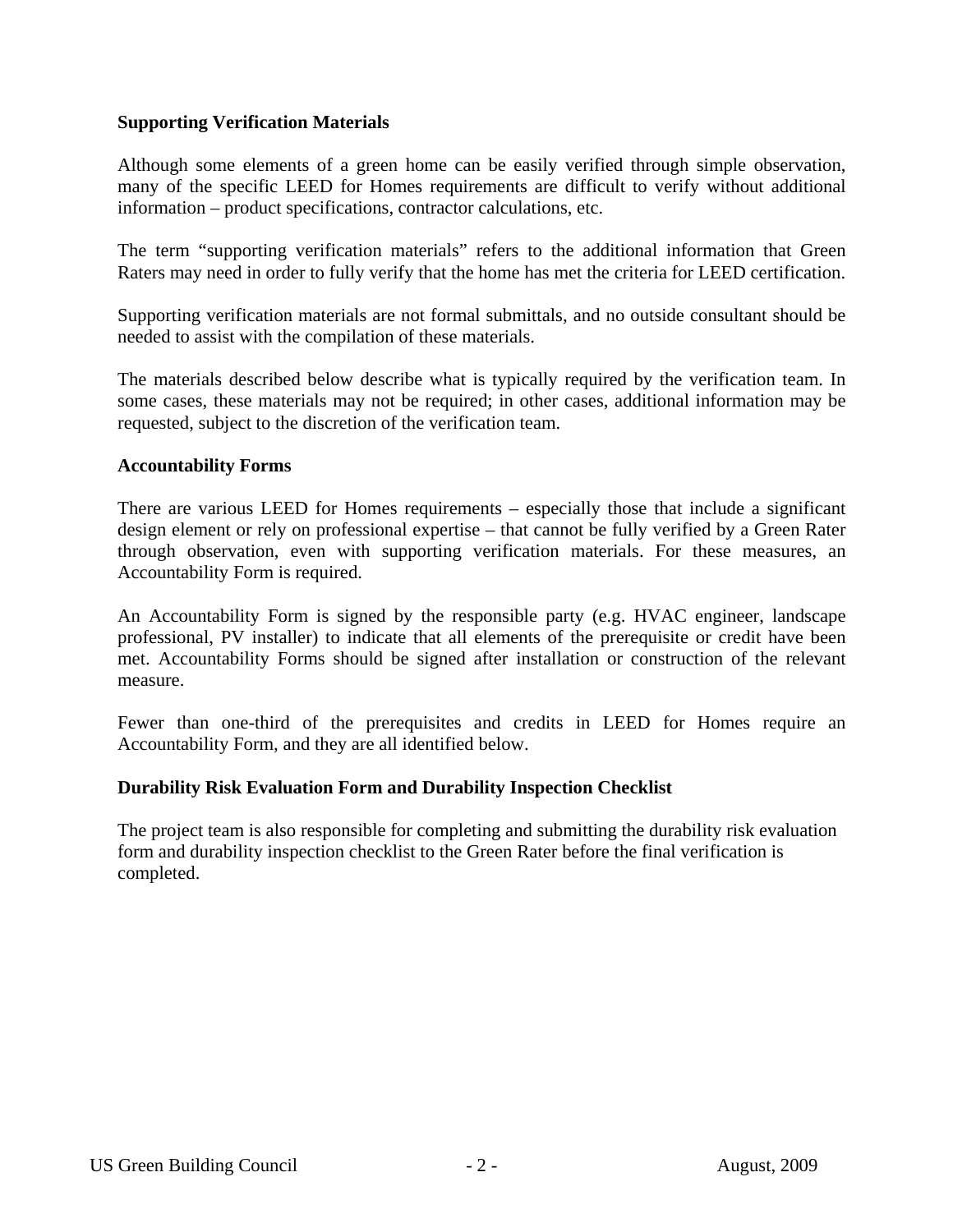| <b>Prereq / Credit</b>                                      | <b>Supporting Verification Materials</b>                                                                                                                                                                                   | <b>Submittals</b>                                                                                                     | AF? |
|-------------------------------------------------------------|----------------------------------------------------------------------------------------------------------------------------------------------------------------------------------------------------------------------------|-----------------------------------------------------------------------------------------------------------------------|-----|
| <b>Innovative Design</b>                                    |                                                                                                                                                                                                                            |                                                                                                                       |     |
| ID 1.1. Preliminary Rating                                  | None                                                                                                                                                                                                                       | None                                                                                                                  |     |
| ID 1.2. Integrated Project Team                             | List of project team members, capabilities, and meeting dates.                                                                                                                                                             | None<br>$\overline{\phantom{a}}$                                                                                      |     |
| ID 1.3. Prof. Credentialed with<br>Respect to LEED-H        | Evidence that a principal member of the project team earned the LEED<br>AP Homes credential <i>prior</i> to the preliminary rating.                                                                                        | None                                                                                                                  |     |
| ID 1.4. Design Charrette                                    | Charrette date, location, participants, and duration.                                                                                                                                                                      | None<br>$\overline{\phantom{a}}$                                                                                      |     |
| ID 1.5. Building Orientation for<br>Solar Design            | Calculations or simulations for glazing area, east-west axis orientation,<br>$\overline{\phantom{a}}$<br>south-facing roof area, and seasonal shading.                                                                     | None<br>$\overline{\phantom{0}}$                                                                                      |     |
| ID 2.1. Durability Planning                                 | Contract documents (specifications, scopes of work) with all relevant<br>durability measures indicated                                                                                                                     | Completed Durability Risk Evaluation Form,<br>prior to construction                                                   |     |
| ID 2.2. Durability Management                               | <b>None</b><br>$\overline{\phantom{a}}$                                                                                                                                                                                    | Completed, signed durability inspection<br>$\overline{a}$<br>checklist or quality mgmt plan, prior to<br>construction |     |
| ID 2.3. Third- Party Durability<br><b>Mgmt Verification</b> | <b>None</b>                                                                                                                                                                                                                | None<br>÷                                                                                                             |     |
| ID 3.<br><b>Innovative Design</b>                           | $\overline{a}$                                                                                                                                                                                                             | Detailed Innovative Design Request; AND<br>Signed Accountability Form                                                 | Yes |
| <b>Location &amp; Linkages</b>                              |                                                                                                                                                                                                                            |                                                                                                                       |     |
| <b>LEED</b> for Neighborhood<br>LL 1.<br>Developments       | Evidence that the home has successfully passed Stage 2 of the LEED<br>for Neighborhood Developments certification.                                                                                                         | <b>None</b>                                                                                                           |     |
| Site Selection<br>LL 2.                                     | Site plan, floodplain maps, soil data maps.                                                                                                                                                                                | Signed Accountability Form                                                                                            | Yes |
| LL 3.1. Edge Development                                    | Calculation of development area along site perimeter.                                                                                                                                                                      | None                                                                                                                  |     |
| LL 3.2. Infill                                              | Calculations of development area along site perimeter.<br>$\overline{\phantom{0}}$                                                                                                                                         | None                                                                                                                  |     |
| LL 3.3. Previously Developed                                | Historical documents, maps, or comparable evidence of previous<br>$\equiv$<br>development.                                                                                                                                 | None<br>L.                                                                                                            |     |
| <b>Existing Infrastructure</b><br>LL 4.                     | Maps or comparable evidence of water and sewer infrastructure within<br>$\frac{1}{2}$ mile of the home.                                                                                                                    | None<br>$\overline{a}$                                                                                                |     |
| <b>Community Resources</b><br>LL 5.                         | Lists or maps of community resources within $\frac{1}{4}$ mile or $\frac{1}{2}$ mile walking<br>$\overline{\phantom{a}}$<br>distance of the home. $OR$<br>Transit schedules and calculations of transit rides.<br>$\equiv$ | <b>None</b><br>$\equiv$                                                                                               |     |
| LL 6.<br>Access to Open Space                               | Maps and calculations of publicly accessible open space of at least 3/4<br>$\overline{\phantom{0}}$<br>acre within $\frac{1}{2}$ mile of the home.                                                                         | None<br>$\equiv$                                                                                                      |     |
| <b>Sustainable Sites</b>                                    |                                                                                                                                                                                                                            |                                                                                                                       |     |
| SS 1.1. Erosion Controls                                    | None                                                                                                                                                                                                                       | None                                                                                                                  |     |
| SS 1.2. Minimize Disturbed<br>Area of Site                  | Tree and plant preservation plan and/or site drawings; AND<br>For part (b), calculations of buildable lot area left undisturbed;                                                                                           | <b>None</b>                                                                                                           |     |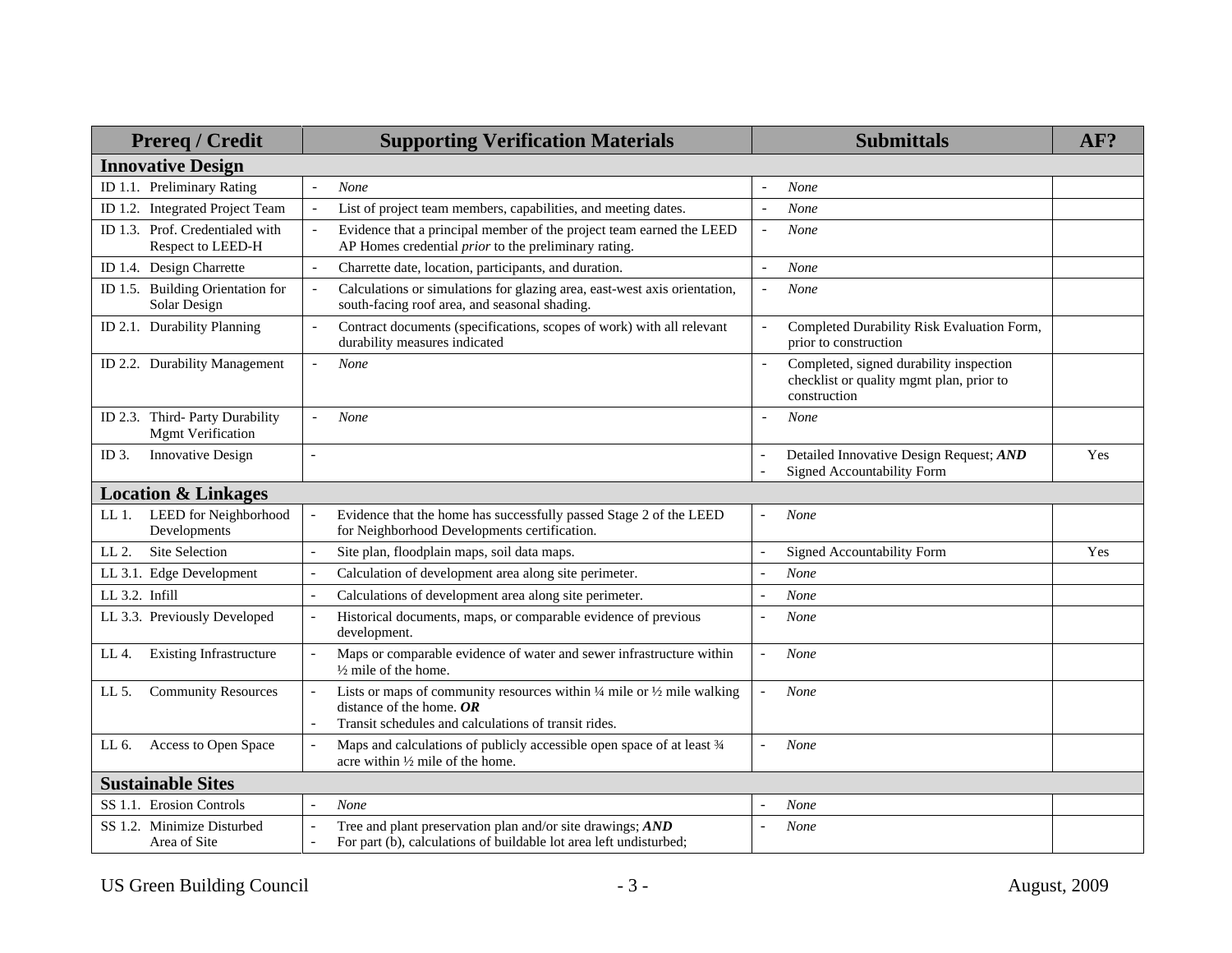| <b>Prereq / Credit</b>                                         | <b>Supporting Verification Materials</b>                                                                                                                                                                                                                                                                                                                                                                                                                                                                                                                                          | <b>Submittals</b>                                                                                                          | AF?                       |
|----------------------------------------------------------------|-----------------------------------------------------------------------------------------------------------------------------------------------------------------------------------------------------------------------------------------------------------------------------------------------------------------------------------------------------------------------------------------------------------------------------------------------------------------------------------------------------------------------------------------------------------------------------------|----------------------------------------------------------------------------------------------------------------------------|---------------------------|
|                                                                | For part (d), calculations of average housing density.<br>$\overline{a}$                                                                                                                                                                                                                                                                                                                                                                                                                                                                                                          |                                                                                                                            |                           |
| SS 2.1. No Invasive Plants                                     | List of installed trees and plants; AND<br>$\overline{\phantom{a}}$<br>List of invasive trees and plants created by a third-party entity (e.g.<br>$\overline{a}$<br>agricultural cooperative extension).                                                                                                                                                                                                                                                                                                                                                                          | Signed Accountability Form                                                                                                 | Yes                       |
| SS 2.2. Basic Landscape Design                                 | If turf is installed, list of drought-tolerant turf species.                                                                                                                                                                                                                                                                                                                                                                                                                                                                                                                      | Signed Accountability Form                                                                                                 | Yes                       |
| SS 2.3. Limit Conventional Turf                                | Site plans or calculations of percentage turf installed.                                                                                                                                                                                                                                                                                                                                                                                                                                                                                                                          | Signed Accountability Form                                                                                                 | Yes                       |
| SS 2.4. Drought Tolerant Plants                                | Site plans or calculations of drought-tolerant plants installed; AND<br>List of installed plants; AND<br>List of drought-tolerant plants created by a third-party entity (e.g.<br>$\frac{1}{2}$<br>agricultural cooperative extension).                                                                                                                                                                                                                                                                                                                                           | Signed Accountability Form<br>$\bar{ }$                                                                                    | Yes                       |
| SS 2.5. Reduce Overall<br>Irrigation Demand by at<br>Least 20% | Site plans delineating zones, and calculations of zone areas; AND<br>List of installed plants; AND<br>$\overline{a}$<br>If drought-tolerant plants are claimed (i.e., a zone is described with a<br>$\equiv$<br>species factor [Ks] less than 0.4), list of drought-tolerant plants created<br>by a third-party entity (e.g. agricultural cooperative extension); AND<br>Product literature, labels, etc. for any high-efficiency irrigation system<br>components; AND<br>Credentials for qualified landscape professional (e.g., certifications,<br>licenses, higher education). | Outdoor water use calculation, using LEED<br>for Homes methodology and calculator; AND<br>Signed Accountability Form<br>L, | Yes                       |
| <b>Reduce Local Heat</b><br>SS 3.<br>Island Effects            | For part (b), specifications or test results demonstrating the SRI value<br>$\overline{\phantom{a}}$<br>(if applicable).<br>Calculations or estimates related to shaded and/or high-albedo areas.                                                                                                                                                                                                                                                                                                                                                                                 | Signed Accountability Form<br>$\equiv$                                                                                     | Yes                       |
| SS 4.1. Permeable Lot                                          | Calculations of percent permeable elements.<br>$\equiv$                                                                                                                                                                                                                                                                                                                                                                                                                                                                                                                           | Signed Accountability Form                                                                                                 | Yes                       |
| SS 4.2. Permanent Erosion<br>Controls                          | For part (b), site plans or list of trees, shrubs, and groundcover area.                                                                                                                                                                                                                                                                                                                                                                                                                                                                                                          | None                                                                                                                       |                           |
| SS 4.3. Management of Runoff<br>from Roof                      | None<br>$\overline{\phantom{a}}$                                                                                                                                                                                                                                                                                                                                                                                                                                                                                                                                                  | For part (d), signed Accountability Form<br>$\equiv$                                                                       | Part $(d)$<br><b>ONLY</b> |
| SS 5.<br><b>Pest Control Alternatives</b>                      | None<br>$\overline{a}$                                                                                                                                                                                                                                                                                                                                                                                                                                                                                                                                                            | None<br>$\overline{a}$                                                                                                     |                           |
| SS 6.<br><b>Compact Development</b>                            | Calculations of average housing density.<br>$\overline{\phantom{a}}$                                                                                                                                                                                                                                                                                                                                                                                                                                                                                                              | None<br>$\qquad \qquad -$                                                                                                  |                           |
| <b>Water Efficiency</b>                                        |                                                                                                                                                                                                                                                                                                                                                                                                                                                                                                                                                                                   |                                                                                                                            |                           |
| WE 1.1. Rainwater Harvesting<br>System                         | Calculations related to rainwater harvest area and storage system<br>$\overline{a}$<br>capacity.                                                                                                                                                                                                                                                                                                                                                                                                                                                                                  | None                                                                                                                       |                           |
| WE 1.2. Graywater Reuse System                                 | If graywater is collected from faucets and other sources, calculations<br>$\equiv$<br>related to graywater collection.                                                                                                                                                                                                                                                                                                                                                                                                                                                            | None<br>$\overline{a}$                                                                                                     |                           |
| WE 1.3. Use of Municipal<br>Recycled Water System              | None<br>$\overline{\phantom{a}}$                                                                                                                                                                                                                                                                                                                                                                                                                                                                                                                                                  | None                                                                                                                       |                           |
| WE 2.1. High-Efficiency<br><b>Irrigation System</b>            | For part (a), information about the EPA Water Sense certified pro.<br>$\overline{\phantom{a}}$<br>For parts (b), (d), (e), (f), irrigation system design plans;<br>$\overline{a}$<br>For parts $(g)$ , $(i)$ , and $(k)$ , product literature, labels, etc.                                                                                                                                                                                                                                                                                                                       | Signed Accountability Form<br>$\equiv$                                                                                     | Yes                       |
| WE 2.2. Third- Party Inspection                                | <b>None</b><br>$\overline{\phantom{a}}$                                                                                                                                                                                                                                                                                                                                                                                                                                                                                                                                           | $\overline{a}$<br><b>None</b>                                                                                              | Yes, if not               |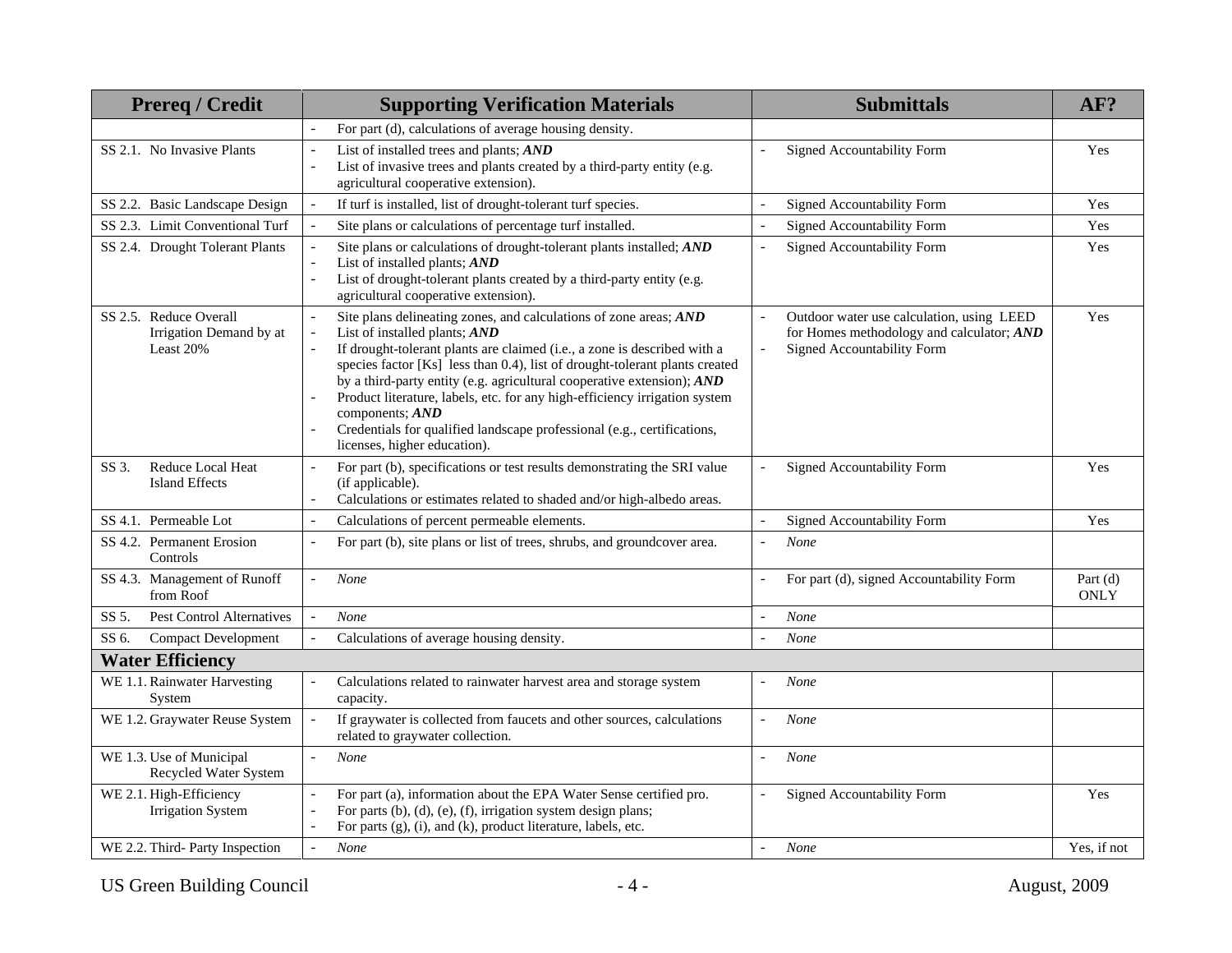| <b>Prereq / Credit</b>                                         | <b>Supporting Verification Materials</b>                                                                                                                                                                                                                                                                                                                                                                                                                                                                                     | <b>Submittals</b>                                                                                                                              | AF?                                 |
|----------------------------------------------------------------|------------------------------------------------------------------------------------------------------------------------------------------------------------------------------------------------------------------------------------------------------------------------------------------------------------------------------------------------------------------------------------------------------------------------------------------------------------------------------------------------------------------------------|------------------------------------------------------------------------------------------------------------------------------------------------|-------------------------------------|
|                                                                |                                                                                                                                                                                                                                                                                                                                                                                                                                                                                                                              |                                                                                                                                                | by Rater                            |
| WE 2.3. Reduce Overall<br>Irrigation Demand by at<br>Least 45% | Site plans delineating zones, and calculations of zone areas; AND<br>List of installed plants; AND<br>÷,<br>If drought-tolerant plants are claimed (i.e., low species factors are<br>claimed), list of drought-tolerant plants created by a third-party entity<br>(e.g. agricultural cooperative extension); AND<br>Product literature, labels, etc. for any high-efficiency irrigation system<br>components; AND<br>Credentials for qualified landscape professional (e.g., certifications,<br>licenses, higher education). | Outdoor water use calculation, using USGBC<br>methodology and calculator; AND<br><b>Signed Accountability Form</b><br>$\overline{\phantom{a}}$ | Yes                                 |
| WE 3. High- / Very High-<br><b>Efficiency Fixtures</b>         | Product literature, labels, etc. for toilets, showerheads, and/or lavatory<br>$\equiv$<br>faucets.                                                                                                                                                                                                                                                                                                                                                                                                                           | <b>None</b><br>$\overline{\phantom{a}}$                                                                                                        |                                     |
| <b>Energy &amp; Atmosphere</b>                                 |                                                                                                                                                                                                                                                                                                                                                                                                                                                                                                                              |                                                                                                                                                |                                     |
| <b>Optimize Energy</b><br>EA 1.<br>Performance of              | None, although supporting verification materials may be needed for<br><b>ENERGY STAR for Homes.</b>                                                                                                                                                                                                                                                                                                                                                                                                                          | None                                                                                                                                           |                                     |
| EA 2.<br>Insulation                                            | Product literature, labels, etc. for insulation products.                                                                                                                                                                                                                                                                                                                                                                                                                                                                    | <b>None</b>                                                                                                                                    |                                     |
| EA 3.<br>Air Infiltration                                      | None                                                                                                                                                                                                                                                                                                                                                                                                                                                                                                                         | None<br>$\overline{\phantom{0}}$                                                                                                               |                                     |
| Windows<br>EA 4.                                               | Calculations related to skylight and window area; AND<br>Product literature, labels, etc. for skylights (if applicable); AND<br>Product literature, labels, etc. for windows.<br>$\overline{\phantom{0}}$                                                                                                                                                                                                                                                                                                                    | <b>None</b>                                                                                                                                    |                                     |
| Heating and Cooling<br>EA 5.<br>Distribution System            | Forced-Air Systems<br>Product literature, labels, etc. for ductwork insulation.<br>$\equiv$<br><b>Radiative Systems</b><br>Product literature, labels, etc. for pipe insulation.                                                                                                                                                                                                                                                                                                                                             | <b>None</b><br>$\overline{\phantom{a}}$                                                                                                        |                                     |
| Space Heating and<br>EA 6.<br>Cooling Equipment                | Product literature, labels, etc. for HVAC equipment; AND<br>Product literature, labels, etc. for programmable thermostats.<br>$\equiv$                                                                                                                                                                                                                                                                                                                                                                                       | Calculations related to HVAC sizing and<br>design (e.g. Manual J); AND<br>Signed Accountability Form                                           | Yes, for<br>prescriptive<br>pathway |
| EA 7.1. Efficient Hot Water<br>Distribution                    | Plumbing layout plans.<br>$\overline{\phantom{a}}$                                                                                                                                                                                                                                                                                                                                                                                                                                                                           | Signed Accountability Form<br>$\overline{\phantom{a}}$                                                                                         | Yes                                 |
| EA 7.2. Pipe Insulation                                        | Product literature, labels, etc. for pipe insulation.                                                                                                                                                                                                                                                                                                                                                                                                                                                                        | None                                                                                                                                           |                                     |
| EA 7.3. Efficient DHW<br>Equipment                             | Product literature, labels, etc. for water heater; AND<br>Calculations related to percentage of hot water loads met by the solar<br>system (if applicable).                                                                                                                                                                                                                                                                                                                                                                  | None                                                                                                                                           |                                     |
| EA 8.1. ENERGY STAR Lights                                     | Product literature, labels, etc. for lighting fixtures or lamps.                                                                                                                                                                                                                                                                                                                                                                                                                                                             | None<br>$\overline{\phantom{0}}$                                                                                                               |                                     |
| EA 8.2. Improved Lighting                                      | Product literature, labels, etc. for lighting fixtures or lamps.<br>$\equiv$                                                                                                                                                                                                                                                                                                                                                                                                                                                 | None<br>$\overline{\phantom{a}}$                                                                                                               |                                     |
| EA 8.3. Advanced Lighting<br>Package                           | Calculations related to the number / percentage of ENERGY STAR<br>$\overline{\phantom{a}}$<br>lights in the home; AND<br>Product literature, labels, etc. for lighting fixtures or lamps.                                                                                                                                                                                                                                                                                                                                    | None<br>$\overline{\phantom{a}}$                                                                                                               |                                     |
| Appliances<br>EA 9.                                            | Product literature, labels, etc. for appliances.                                                                                                                                                                                                                                                                                                                                                                                                                                                                             | $\overline{a}$<br><b>None</b>                                                                                                                  |                                     |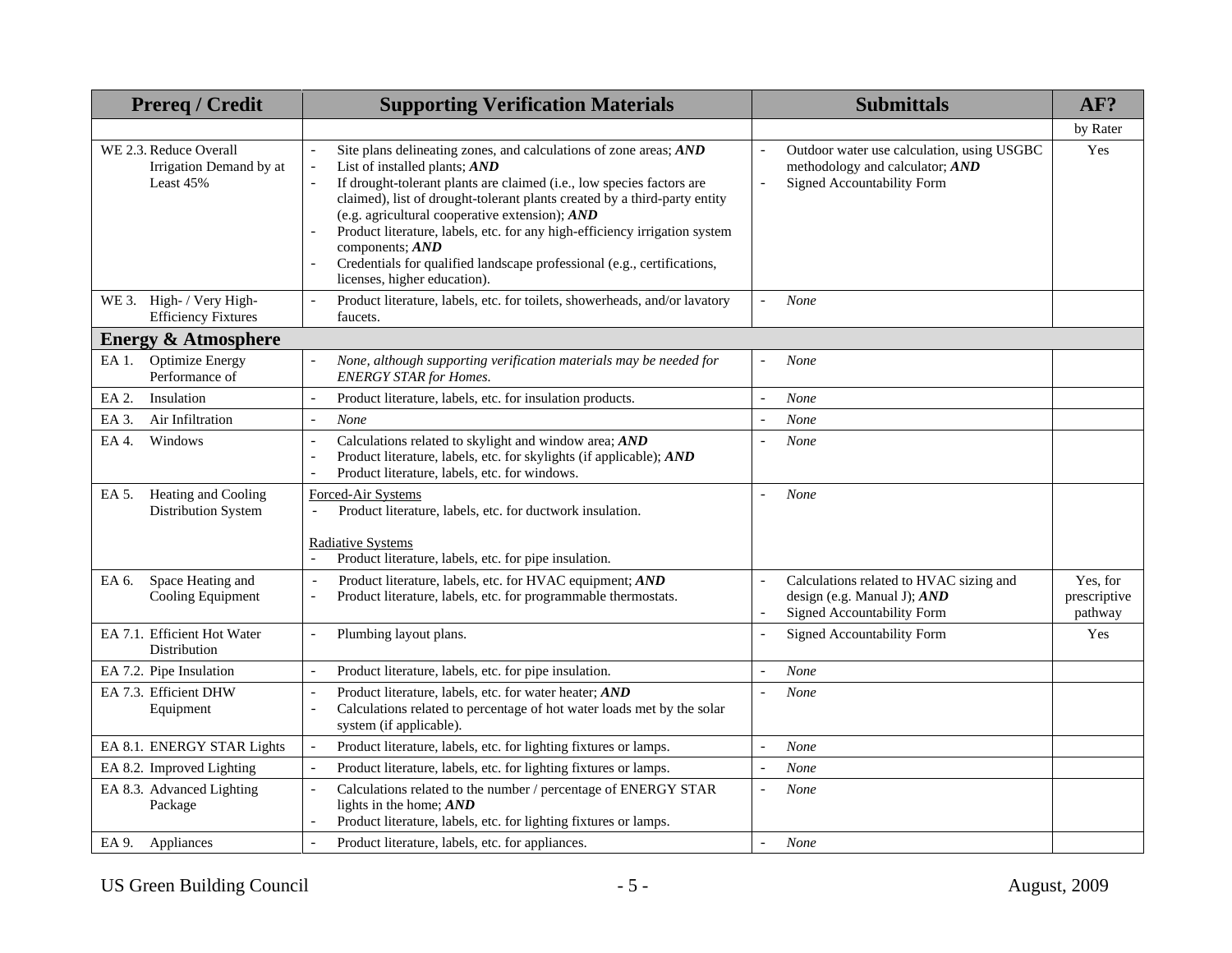| <b>Prereq / Credit</b>                                   | <b>Supporting Verification Materials</b>                                                                                                                                                                                                                                                                                                                                | <b>Submittals</b>                                             | AF?                                 |
|----------------------------------------------------------|-------------------------------------------------------------------------------------------------------------------------------------------------------------------------------------------------------------------------------------------------------------------------------------------------------------------------------------------------------------------------|---------------------------------------------------------------|-------------------------------------|
| EA 10. Renewable Energy<br>System                        | Calculations related to the percentage of the annual reference electric<br>load supplied by the renewable system; AND<br>Product literature, labels, etc. for renewable energy system.<br>$\overline{\phantom{a}}$                                                                                                                                                      | Signed Accountability Form                                    | Yes                                 |
| EA 11.1. Refrigerant Charge Test                         | Startup checklist or other materials provided by HVAC contractor<br>related to refrigerant charge test.                                                                                                                                                                                                                                                                 | None                                                          |                                     |
| EA 11.2. Appropriate HVAC<br>Refrigerants                | For parts (b) and (c), product literature, labels, etc. for cooling<br>system(s).                                                                                                                                                                                                                                                                                       | None                                                          |                                     |
| <b>Materials &amp; Resources</b>                         |                                                                                                                                                                                                                                                                                                                                                                         |                                                               |                                     |
| MR 1.1. Framing Order Waste<br><b>Factor Limit</b>       | Calculations related to the framing order waste factor.                                                                                                                                                                                                                                                                                                                 | None                                                          |                                     |
| MR 1.2. Detailed Framing<br>Documents                    | Detailed framing documents that include the specific location, spacing,<br>$\overline{\phantom{a}}$<br>and sizes of all framing members.                                                                                                                                                                                                                                | None<br>$\overline{a}$                                        |                                     |
| MR 1.3. Detailed Cut List &<br>Lumber Order              | Detailed framing cut list.<br>$\overline{\phantom{a}}$<br>Detailed framing lumber order.                                                                                                                                                                                                                                                                                | None                                                          |                                     |
| MR 1.4. Framing Efficiencies                             | <b>None</b>                                                                                                                                                                                                                                                                                                                                                             | None                                                          |                                     |
| MR 1.5. Off-site Fabrication                             | None<br>$\overline{a}$                                                                                                                                                                                                                                                                                                                                                  | None<br>L.                                                    |                                     |
| MR 2.1. FSC Certified Tropical<br>Wood                   | Written notice to wood suppliers and vendors; AND<br>Information from suppliers and vendors on the origin of wood products.                                                                                                                                                                                                                                             | Signed Accountability Form                                    | Yes                                 |
| MR 2.2. Environmentally<br><b>Preferable Products</b>    | For parts (a) and (b), product literature, labels, etc. for each installed<br>$\equiv$<br>component; AND/OR<br>For part (c), product literature, letters from manufacturers or suppliers,<br>$\overline{a}$<br>etc. for each installed component indicating that materials were<br>harvested/extracted, processed, and manufactured within 500 miles of<br>the project. | Signed Accountability Form                                    | Yes                                 |
| MR 3.1. Construction Waste<br><b>Management Planning</b> | Calculations of construction waste diversion rates AND<br>Waste hauling tags or tickets.<br>$\overline{a}$                                                                                                                                                                                                                                                              | None                                                          |                                     |
| MR 3.2. Construction Waste<br>Reduction                  | Calculations of construction waste diversion rates; AND<br>$\equiv$<br>Waste hauling tags or tickets.                                                                                                                                                                                                                                                                   | None<br>$\equiv$                                              |                                     |
| <b>Indoor Environmental Quality</b>                      |                                                                                                                                                                                                                                                                                                                                                                         |                                                               |                                     |
| IEQ 1. ENERGY STAR w/<br>Indoor Air Package              | None, although supporting verification materials may be needed for<br>ENERGY STAR for Homes with Indoor Air Package.                                                                                                                                                                                                                                                    | None<br>$\overline{a}$                                        |                                     |
| IEQ 2.1. Basic Combustion<br><b>Venting Measures</b>     | Product literature, labels, etc. for stoves and fireplaces (if applicable).<br>$\overline{\phantom{a}}$                                                                                                                                                                                                                                                                 | None<br>$\equiv$                                              |                                     |
| IEQ 2.2. Enhanced Combustion<br><b>Venting Measures</b>  | If masonry heater installed, information on the design of the unit.<br>Product literature, labels, etc. for wood stoves and fireplaces (if<br>$\overline{a}$<br>applicable).                                                                                                                                                                                            | Signed Accountability Form, if masonry<br>heater is installed | Yes, for<br>masonry<br>heaters only |
| IEQ 3. Moisture Load Control                             | Calculations related to latent capacity to maintain relative humidity at or<br>$\overline{\phantom{a}}$<br>below $60\%$ .                                                                                                                                                                                                                                               | None                                                          |                                     |
| IEO 4.1. Basic Outdoor Air                               | For part (a), calculations demonstrating that the site has fewer than                                                                                                                                                                                                                                                                                                   | Signed Accountability Form<br>$\qquad \qquad -$               | Yes                                 |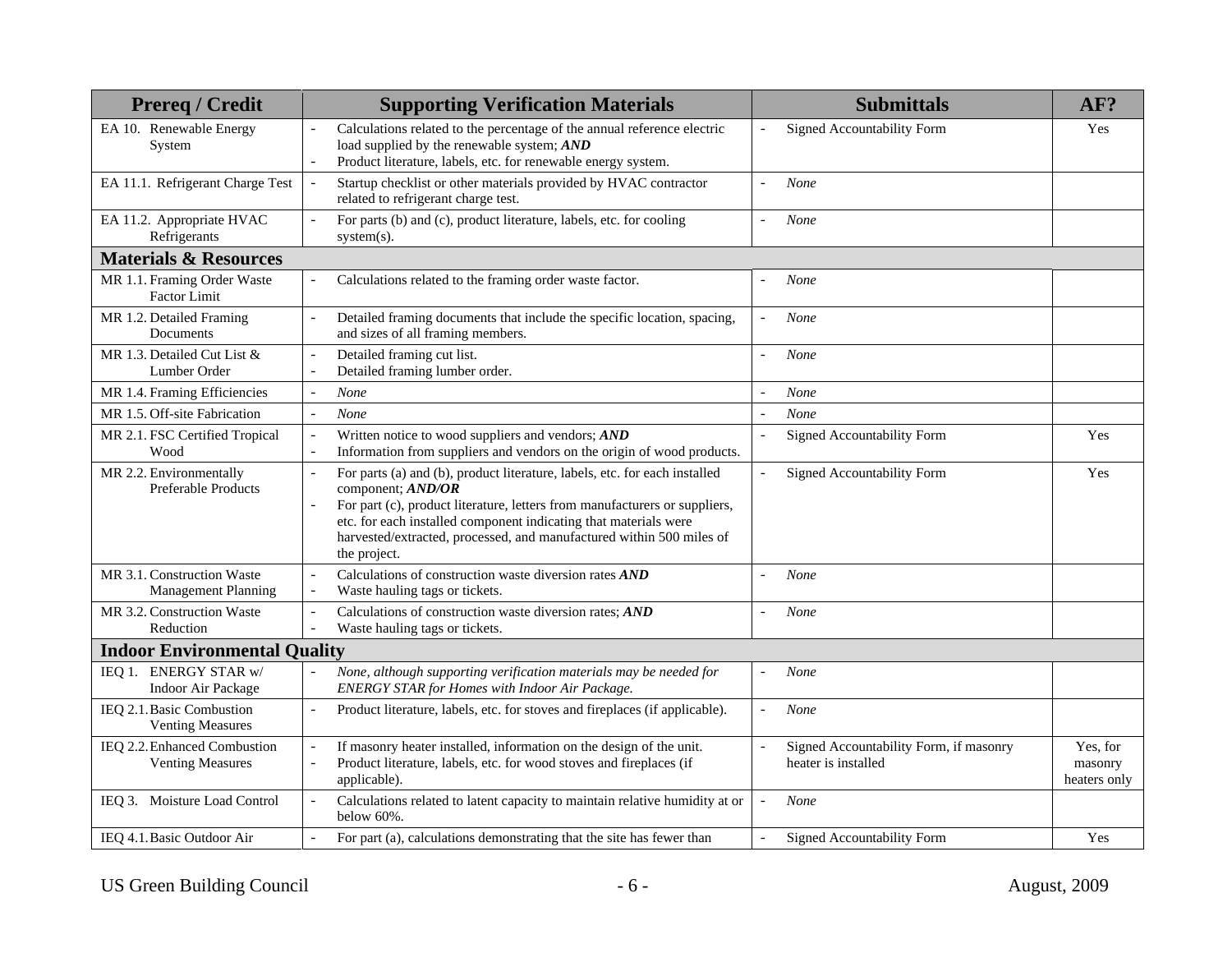| <b>Prereg / Credit</b>                                               | <b>Supporting Verification Materials</b>                                                                                                                                                                                                                                                                                                                                                                                          | <b>Submittals</b>                                                                                                                  | AF?                      |
|----------------------------------------------------------------------|-----------------------------------------------------------------------------------------------------------------------------------------------------------------------------------------------------------------------------------------------------------------------------------------------------------------------------------------------------------------------------------------------------------------------------------|------------------------------------------------------------------------------------------------------------------------------------|--------------------------|
| Ventilation                                                          | 4,500 infiltration degree days.<br>For parts (b) and (c), calculations related to ventilation air flows.<br>$\overline{\phantom{a}}$<br>For part (d), calculations, modeling results, on-site test results, or<br>something equivalent that demonstrates that the proposed design will<br>meet the ventilation air flow requirements in ASHRAE Std. 62.2, above<br>and beyond natural infiltration rates assumed by the Standard. |                                                                                                                                    |                          |
| IEQ 4.2. Enhanced Outdoor Air<br>Ventilation                         | For part (a), calculations demonstrating that the site has fewer than<br>4,500 infiltration degree days; AND<br>For part (a), calculations related to ventilation air flows.<br>$\equiv$<br>$\equiv$<br>For part (b), product literature, labels, etc. for ERV or HRV.                                                                                                                                                            |                                                                                                                                    | Yes, for part<br>a) only |
| IEQ 4.3. Third-party Performance<br>Testing                          | None<br>$\qquad \qquad -$                                                                                                                                                                                                                                                                                                                                                                                                         | None<br>$\overline{a}$                                                                                                             |                          |
| IEQ 5.1. Basic Local Exhaust                                         | Product literature, labels, etc. for bathroom exhaust fans.                                                                                                                                                                                                                                                                                                                                                                       | Signed Accountability Form                                                                                                         | Yes                      |
| IEO 5.2. Enhanced Local Exhaust                                      | None<br>L.                                                                                                                                                                                                                                                                                                                                                                                                                        | None<br>$\overline{a}$                                                                                                             |                          |
| IEQ 5.3. Third-Party Testing                                         | None<br>$\overline{\phantom{a}}$                                                                                                                                                                                                                                                                                                                                                                                                  | None<br>$\overline{\phantom{0}}$                                                                                                   |                          |
| IEQ 6.1. Room-by-Room Load<br>Calculations                           | None<br>$\overline{\phantom{a}}$                                                                                                                                                                                                                                                                                                                                                                                                  | Calculations related to HVAC distribution<br>$\overline{\phantom{a}}$<br>design (e.g. Manual D); AND<br>Signed Accountability Form | Yes                      |
| IEQ 6.2. Return Air Flow / Room<br>by Room Controls                  | None<br>$\overline{\phantom{a}}$                                                                                                                                                                                                                                                                                                                                                                                                  | <b>None</b><br>$\overline{a}$                                                                                                      |                          |
| IEQ 6.3. Third-Party Testing /<br>Multiple Zones                     | None<br>$\equiv$                                                                                                                                                                                                                                                                                                                                                                                                                  | <b>None</b><br>$\overline{\phantom{a}}$                                                                                            |                          |
| IEQ 7. Air Filtering                                                 | Product literature, labels, etc. for air filters.                                                                                                                                                                                                                                                                                                                                                                                 | None<br>$\overline{\phantom{a}}$                                                                                                   |                          |
| IEQ 8.1. Indoor Contaminant<br><b>Control During</b><br>Construction | None<br>$\equiv$                                                                                                                                                                                                                                                                                                                                                                                                                  | Signed Accountability Form                                                                                                         | Yes                      |
| IEQ 8.2. Indoor Contaminant<br>Control                               | None<br>$\equiv$                                                                                                                                                                                                                                                                                                                                                                                                                  | None<br>$\equiv$                                                                                                                   |                          |
| IEQ 8.3. Pre-Occupancy Flush                                         | Dates, duration, and methods used to conduct the preoccupancy flush.                                                                                                                                                                                                                                                                                                                                                              | Signed Accountability Form                                                                                                         | Yes                      |
| IEQ 9. Radon Protection                                              | None<br>$\equiv$                                                                                                                                                                                                                                                                                                                                                                                                                  | Signed Accountability Form                                                                                                         | Yes                      |
| IEQ 10.1. No HVAC in Garage                                          | None<br>$\overline{\phantom{0}}$                                                                                                                                                                                                                                                                                                                                                                                                  | None<br>$\overline{\phantom{0}}$                                                                                                   |                          |
| IEQ 10.2. Minimize Pollutants<br>from Garage                         | None                                                                                                                                                                                                                                                                                                                                                                                                                              | None                                                                                                                               |                          |
| IEQ 10.3. Exhaust Fan in Garage                                      | None                                                                                                                                                                                                                                                                                                                                                                                                                              | None<br>$\qquad \qquad -$                                                                                                          |                          |
| IEQ 10.4. Detached Garage or No<br>Garage                            | <b>None</b>                                                                                                                                                                                                                                                                                                                                                                                                                       | None                                                                                                                               |                          |
| <b>Awareness &amp; Education</b>                                     |                                                                                                                                                                                                                                                                                                                                                                                                                                   |                                                                                                                                    |                          |
| AE 1.1. Basic Operations<br>Training                                 | Operations and maintenance manual that includes the prescribed<br>$\overline{\phantom{a}}$<br>elements; AND                                                                                                                                                                                                                                                                                                                       | Signed Accountability Form<br>$\overline{\phantom{a}}$                                                                             | Yes                      |